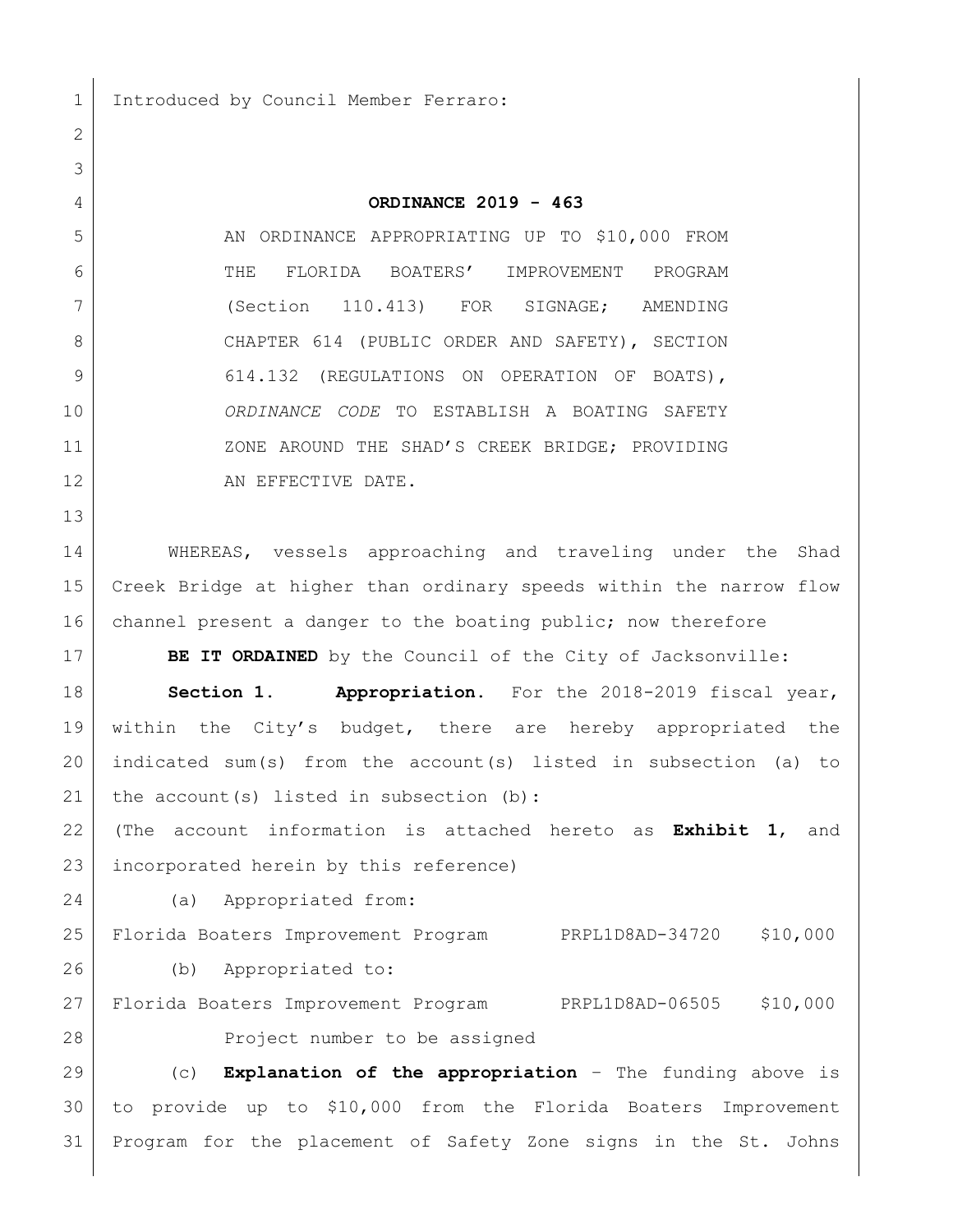1 River and Shad's Creek, to create a safety zone within 300 feet of 2 | the centerline of the bridge, from shore to shore, on either side of the bridge.

 **Section 2. Purpose.** The purpose of this appropriation is to permit, construct or purchase, and install signs posting the Shad Creek Bridge boating safety zone. To the extent the cost(s) is defrayed by other entities, the amount appropriated herein shall 8 | remain in the Florida Boaters Improvement Fund and be available for future appropriation. Pursuant the provisions of Section 110.413, *Ordinance Code*, funds may be distributed by the Director of Finance and Administration for purposes set forth in this ordinance upon the written request from the Director of Parks, Recreation and Community Services, or his designee. Any funds not utilized for this purpose shall be returned to the source of funding.

 **Section 3. Amending Section 614.132 (Regulations on operation of boats), Chapter 614 (Public Order and Safety).** Chapter 614 (Public Order and Safety), Section 614.132 (Regulations on operations of boats), *Ordinance Code***,** is amended, in part, to read as follows:

**CHAPTER 614 – PUBLIC ORDER AND SAFETY**

**\* \* \***

 (c) The following areas are hereby designated as slow speed minimum wake zones within the waters of Duval County:

**\* \* \***

 (8) Within 300 feet of the shore at the entrance to Shad Creek, continuing north under the bridge spanning Shad Creek, and continuing approximately 800 feet into Shad Creek until the creek 28 straightens to proceed in a northeasterly direction.

**\* \* \***

 **Section 4.** To ensure slow speeds within the boating safety zone established in the waters from shore to shore, 300 feet on

 $- 2 -$